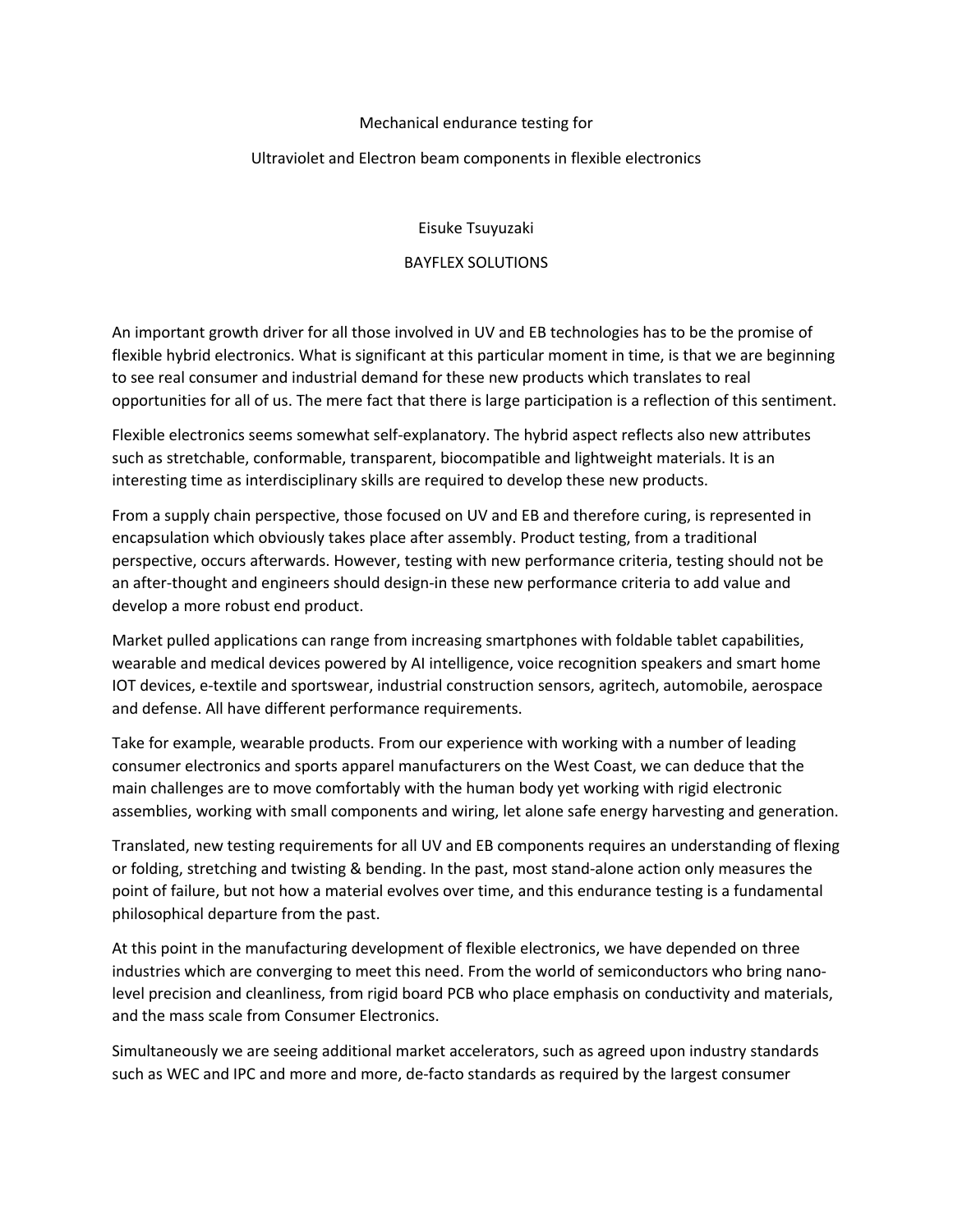electronics companies for their exacting specifications. A best-of-breed approach seems to make most sense to capture these two efforts.

So, initially we look at the specific mechanical challenges of flexing. If you take a substrate and fold it like an omelet, we discovered that there is additional stress during the initial bend and secondly, there is increased friction at the edges when you move up. We overcame both by using a system of mechanical pulleys to eliminate counter-weights and place the test in a more neutral friction position from on its side to the bottom. This is what we call our patented tension-free processes.

One requirement for flexing was to move the sample substrate like a wave being pushed along. The flexing is concentrated in the middle and is a good representation of e-textile use. We will show a series of videos to demonstrate this and following testing procedures.

Another requirement for flexing was to have a fixed pivot much like how your elbow will move has been used in smartphones and wearable product development to simulate folding phones with hinges.

With regards to stretching, the requirement is to fix a sample at one point and have a moving motion, with various degrees of pull strength.

Twisting can be done for individual and bundled wires, or with planar samples and by fixing one end and rotating the other, we can accommodate this.

In conclusion, we will introduce our results of various failure modes such as cracked, delamination, bent, stretched, torn with various mechanical methodologies as introduced above.

US owned BAYFLEX SOLUTIONS, takes off the shelf YUASA SYSTEM endurance machines (over 120 configurations of power drive and mechanical jig units) and adds electrical & optical testing data measurement software systems and in-market capabilities. We have installed in ambient conditions and various hostile environments in North America and Europe.

.